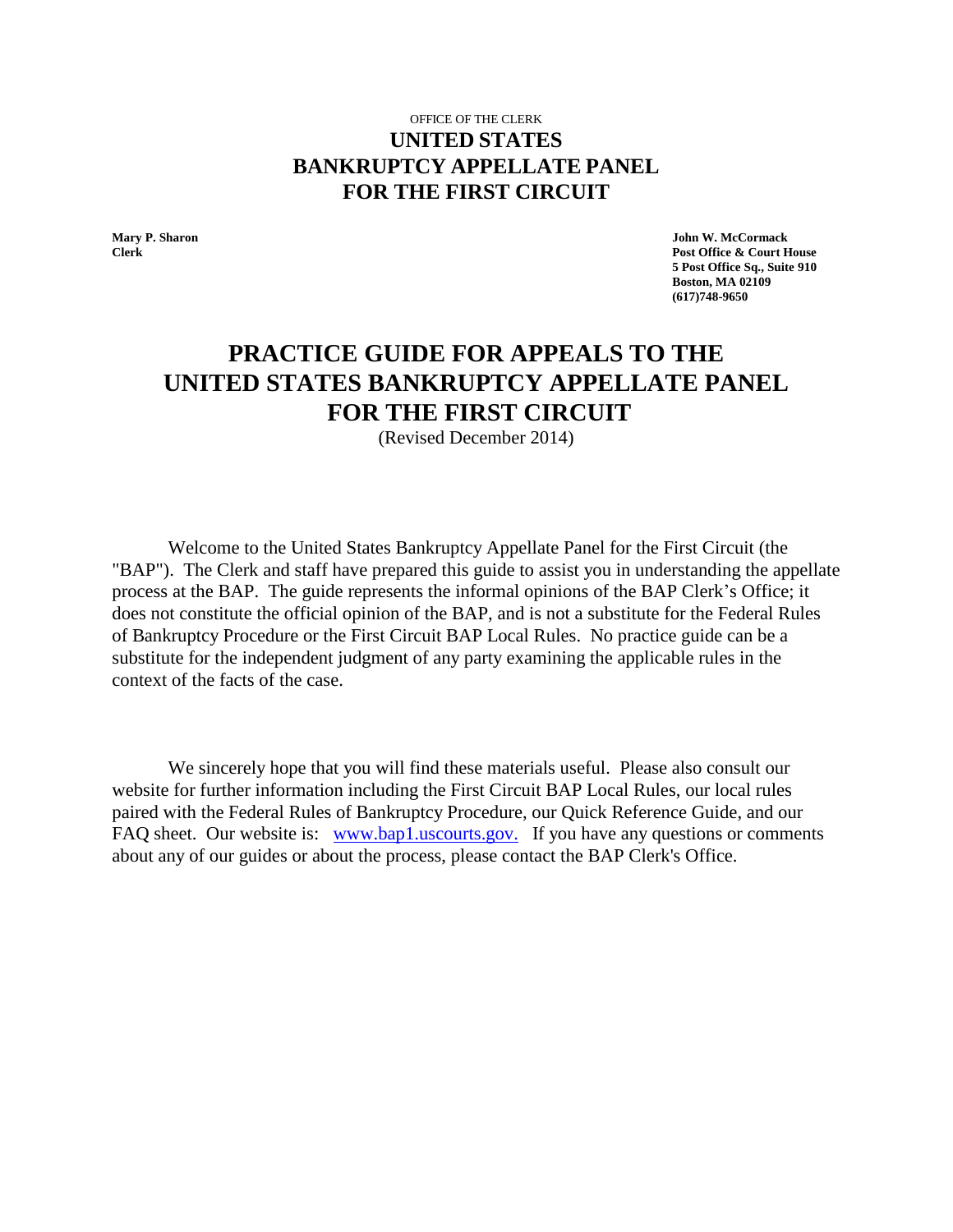# TABLE OF CONTENTS

| Ш.   |  |
|------|--|
|      |  |
| V.   |  |
| VI.  |  |
| VII. |  |
|      |  |
| IX.  |  |
| X.   |  |
| XI.  |  |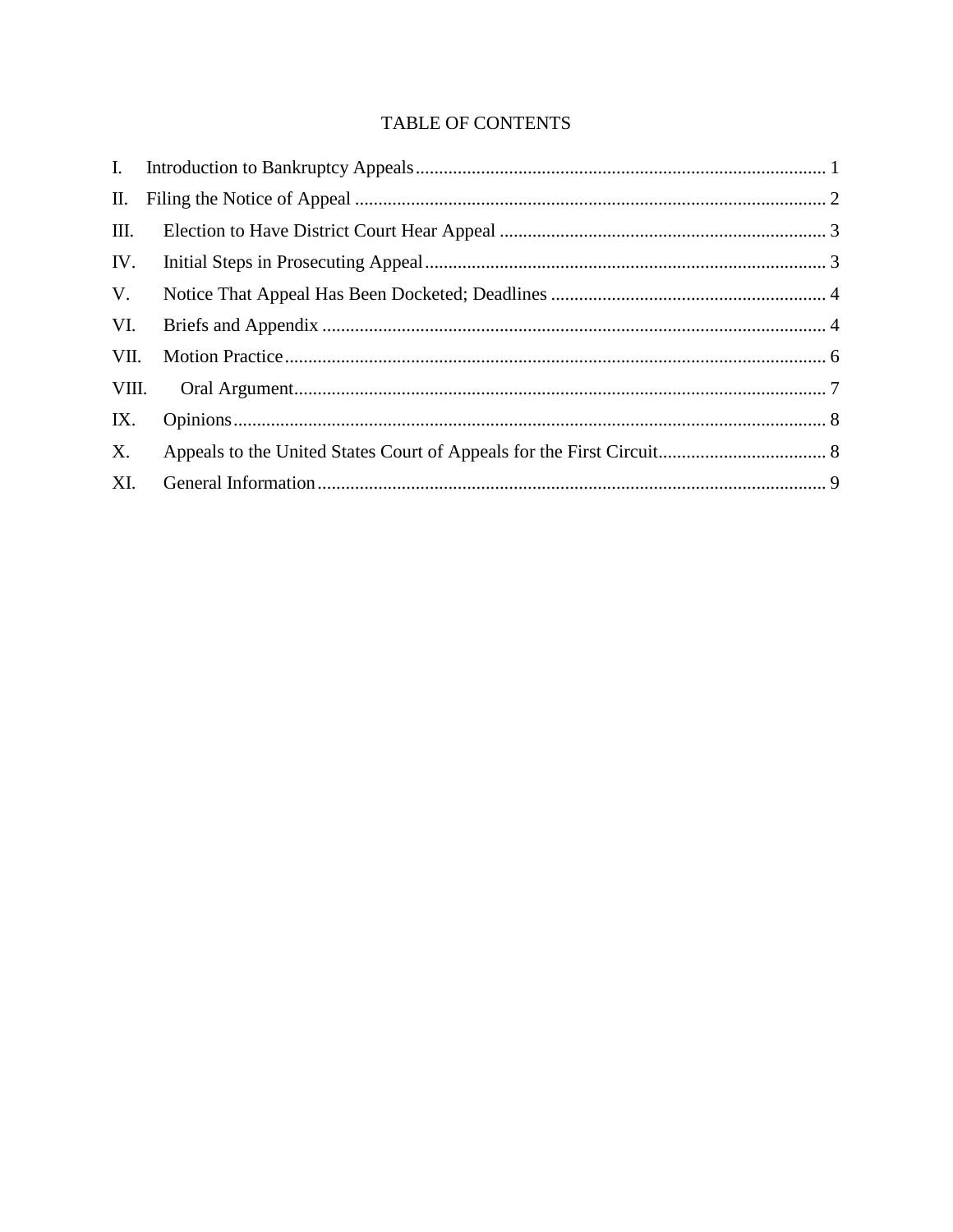## **I. Introduction to Bankruptcy Appeals**

<span id="page-2-0"></span>**The Appeals Process**. Appeals from bankruptcy court decisions within the First Circuit are sent to the BAP unless one of the parties elects to have a district court consider the appeal. Part VIII of the Federal Rules of Bankruptcy Procedure and 1st BAP Local Rules govern appeals to the BAP. The applicable local rules of the district court govern appeals to that court. Similar to district court decisions regarding bankruptcy appeals, appeals from BAP decisions are taken to the United States Court of Appeals for the First Circuit.

**Highlights of Practice Before the BAP**. Highlights of practice before the BAP include the following:

BAP appeals have the benefit of three specialized judges. A panel of three bankruptcy judges, who have expertise for resolution of bankruptcy appeals, consider each appeal. Every panel consists of judges who are not from the district from which the appeal arose.

• BAP appeals are processed and resolved quickly. The BAP does not require a completed record on appeal to begin processing an appeal as bankruptcy courts transmit notice of appeals immediately to the BAP. The BAP sets briefing deadlines as soon as it dockets the record on appeal so the case can proceed quickly. Thereafter, the BAP closely monitors deadlines to ensure that the appeal is being prosecuted.

The BAP is accessible. The BAP generally allows oral argument when a party requests it and, should the circumstances warrant, the BAP allows parties to present oral argument by video conference or telephone. The BAP, either sua sponte or at the request of the parties, may decide the matter on the briefs. Depending upon the caseload, the BAP may conduct oral argument in the district from which the appeal arose. The staff of the BAP Clerk's Office is available by telephone or e-mail to answer questions or provide an update about the progress of an appeal. The BAP Clerk's Office is dedicated to providing friendly, efficient, quality service to the bench, the bar, and the public.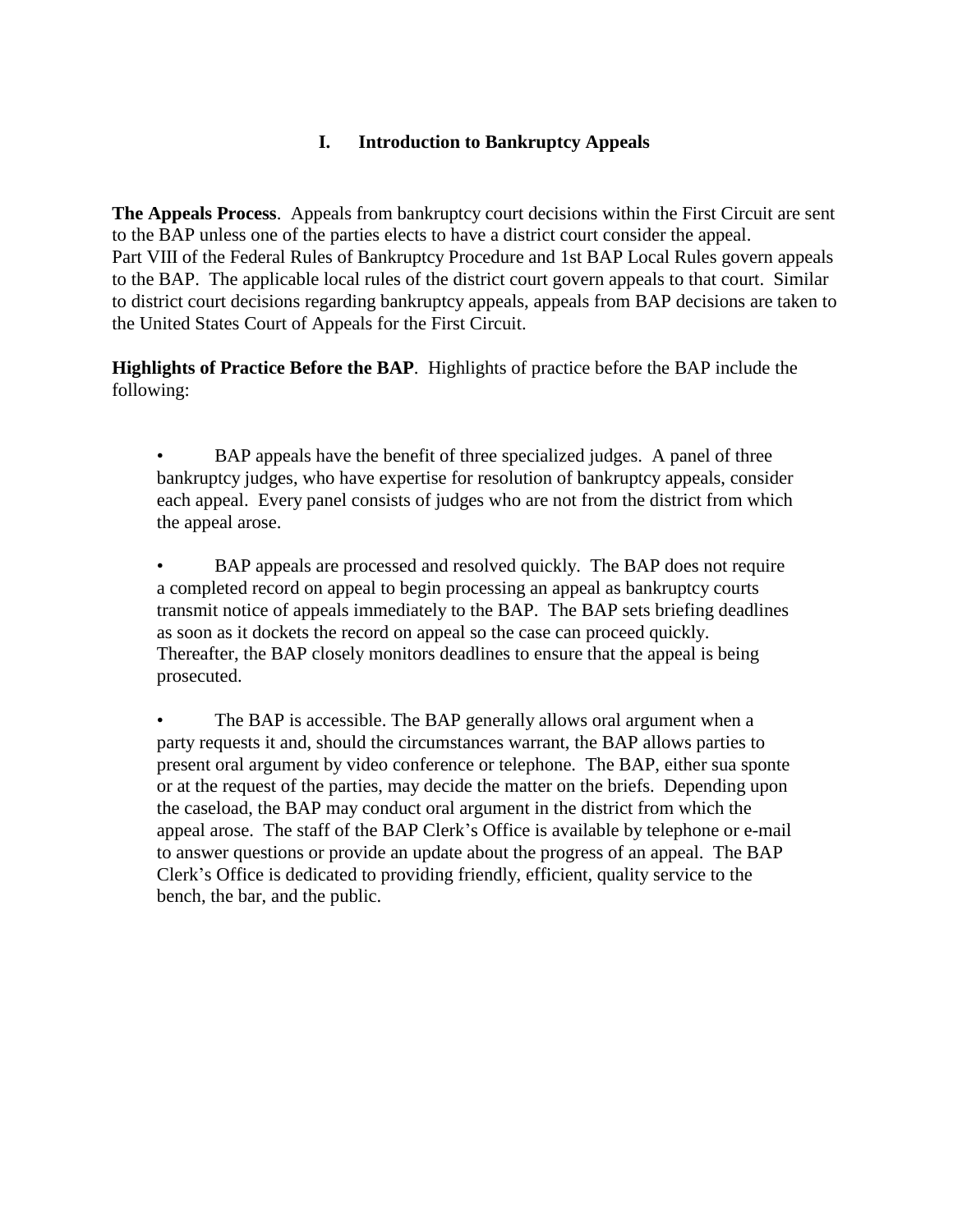#### **II. Filing the Notice of Appeal**

<span id="page-3-0"></span>**General Requirements**: In order to appeal a bankruptcy court's judgment, order, or decree, the appeallant must file *at the bankruptcy court* a notice of appeal within 14 calendar days after entry of the bankruptcy court's judgment, order, or decree (weekends and holidays are not excluded from computation of the 14 days). The notice of appeal must: (1) conform to the appropriate official form (Official Bankruptcy Form 17A); (2) contain the names of all parties to the judgment, order, or decree along with the names, addresses, and telephone numbers of counsel for all parties to the order and judgment; and (3) be accompanied by the appropriate fee.

Reference: Fed. Bankr. P. 8003; 28 U.S.C. §§ 1930(b) and (c) (fee schedule); 1st Cir. BAP L.R. 8003-1.

**Cross-Appeal**. After the appellant has filed a timely notice of appeal, any other party may file a notice of appeal within 14 days after the date the first notice of appeal was filed. A cross-appeal is considered a notice of appeal and must be accompanied by the appropriate filing and docketing fees.

Reference: Fed. R. Bankr. P. 8002.

**Interlocutory Appeal**. If the judgment, order, or decree being appealed is not final, it is interlocutory. A party seeking review of an interlocutory judgment, order, or decree shall file at the bankruptcy court, in addition to the notice of appeal, a motion for leave to appeal. The bankruptcy court clerk will then transmit to the BAP the notice of appeal, the motion, and any responses.

Reference: Fed. R. Bankr. P. 8004.

**Premature Notice of Appeal.** A notice of appeal is considered to be premature when: (1) the notice of appeal is filed after the decision of the bankruptcy court has been announced, but before a judgment, order, or decree has been entered on the bankruptcy court's docket; or (2) the notice of appeal has been filed while a tolling motion (generally, a motion for rehearing) is still pending. An appeal is not invalid because the notice was filed prematurely; it is merely temporarily ineffective. After the bankruptcy court enters the order or judgment, or rules on the tolling motion, the notice of appeal becomes effective. The bankruptcy court's ruling on a tolling motion is not automatically part of the appeal; the appellant should amend the notice of appeal to include it if necessary.

Reference: Fed. R. Bankr. P. 8002(a).

**Bankruptcy Court Docketing of Appeal, Transmission to BAP**. After the appellant files a notice of appeal, the bankruptcy court must docket the notice of appeal and serve a copy on all parties identified in the notice of appeal. The bankruptcy court will promptly transmit the notice of appeal and the BAP or district court will then docket the appeal.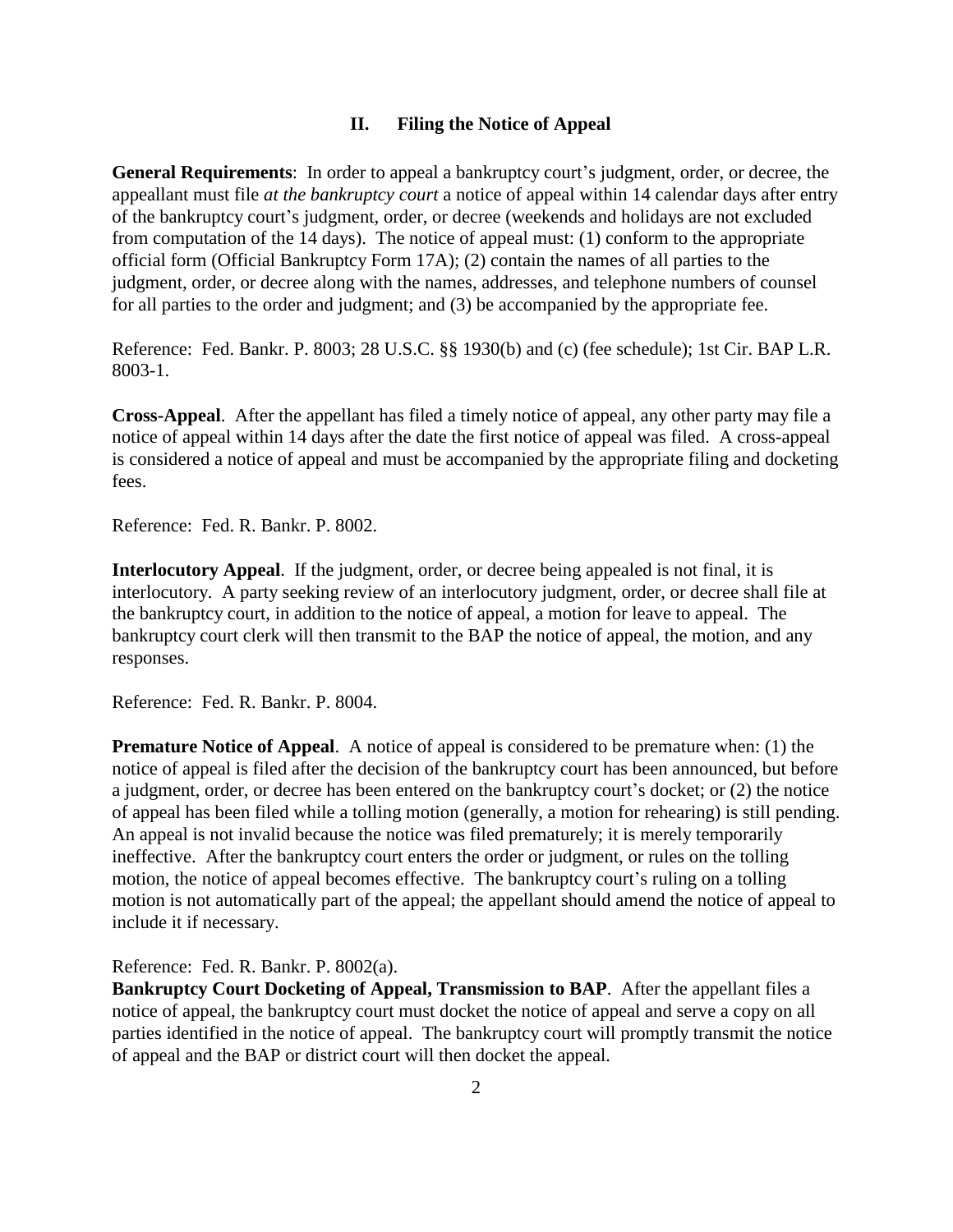<span id="page-4-0"></span>Reference: Fed. R. Bankr. P 8003; 1st Cir. BAP L.R. 8003-1.

#### **III. Election to Have District Court Hear Appeal**

**General Rule**: The BAP hears all bankruptcy court appeals unless a party timely elects to proceed in the district court.

**Appellant's Election**: An appellant electing to have the district court hear the appeal must so indicate in a Notice of Appeal that substantially conforms to Official Form 17A. If the appellant does fails to so indicate at the time the appellant files the notice of appeal, the bankruptcy court will send the appeal to the BAP.

**Appellee's Election**: An appellee may, within 30 days after the date the bankruptcy court serves the notice of appeal, file an election to have the district court consider the appeal. The election must substantially conform to Official Form 17B. The appellee must file this with the BAP. The BAP considers the appellee's election filed on the date the BAP receives the same.

**Challenges and Transfer**: Any party disputing an election shall file a motion with the BAP. The BAP may transfer an appeal to the district court under appropriate circumstances.

<span id="page-4-1"></span>Reference: 28 U.S.C. § 158(c)(1); Fed. R. Bankr. P. 8005; 1st Cir. BAP L.R. 8005-1.

### **IV. Initial Steps in Prosecuting Appeal**

**Designation of Record and Statement of Issues**. An appellant must, within 14 days after filing the notice of appeal, file with the bankruptcy court a designation of the record on appeal and a statement of issues to be presented on appeal. An appellee may designate additional items not included in the appellant's appendix to be included in the record within 14 days after service of the appellant's designation.

A designation of the record is a list of the documents the panel will need to review the bankruptcy court's decision. The designation must include the judgment, order, or decree that is the subject of the appeal, as well as, any related findings or conclusions the court may have stated on the record or set forth in a written opinion. If the bankruptcy judge stated the findings and conclusions on the record during a hearing or trial, the designation must include a transcript of those findings and conclusions. Typically, the designation also includes such filings as motions, objections, and memoranda related to the judgment, order, or decree on appeal. **The designation cannot include documents that were not before the bankruptcy court at the time the decision was rendered**. If an appellant or cross-appellant in a BAP appeal does not file a designation of record and statement of issues, the BAP may, after notice, dismiss the appeal for failure to prosecute.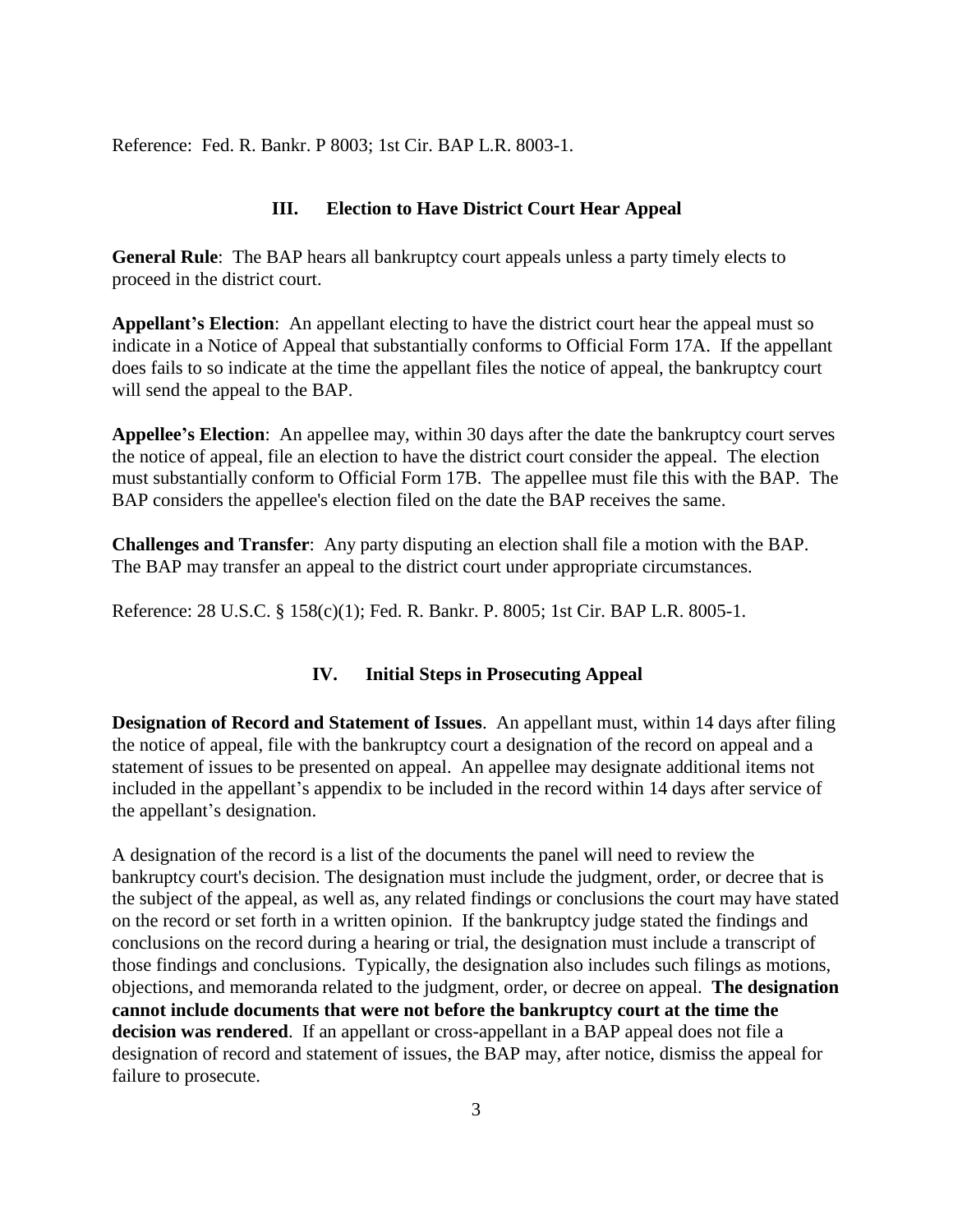Reference: Fed. R. Bankr. P. 8009, 8010; 1st Cir. BAP L.R. 8009-1, 8010-1, 8011-1.

**Ordering a Transcript**. If a party intends to include a transcript of a hearing as part of the record on appeal, that party must file with the bankruptcy court a written request for the transcript immediately after filing the designation of record. The party ordering the transcript must make satisfactory arrangements for payment.

<span id="page-5-0"></span>Reference: Fed. R. Bankr. P. 8006, 8007. 1st Cir. BAP L.R. 8007-1(b).

#### **V. Notice That Appeal Has Been Docketed; Deadlines**

**Notice**. As soon as the BAP receives the notice of appeal from the bankruptcy court, the BAP will docket the appeal to open the case, and, after appellate review, will prepare an opening letter. The letter will contain the BAP case number, general information about the BAP, and deadlines generally applicable to the case. The BAP will send the opening letter to all parties to the appeal.

**Briefing Order.** After the bankruptcy court has transmitted the completed record on appeal to the BAP and the BAP has docketed the same, the Clerk of the BAP will issue a briefing order. Typically, the order provides that the appellant's opening brief is due within 30 days from the date of the notice that the BAP has docketed the completed record. The appellant must also file a separate appendix with its opening brief. The appellee must file its brief within 30 days after the date the appellant serves the opening brief and appendix. The appellant may file an optional reply brief within 14 days after the date the appellee serves the appellee's brief. If the brief is not filed electronically, the BAP considers the brief filed on the date it is mailed.

<span id="page-5-1"></span>Reference: Fed. R. Bankr. P. 8018; 1st Cir. BAP L.R. 8018-1.

## **VI. Briefs and Appendix**

#### **Form of Briefs**.

- 1. An **appellant's** brief must contain the following:
- (1) A properly constructed cover sheet;

(2) A table of contents with page references, and a table of authorities with cases in alphabetical order and with page references;

- (3) A statement of the basis of appellate jurisdiction;
- (4) A statement of the issues presented and the applicable standard of review;
- (5) A statement of the case;
- (6) An argument, with citations to authorities;
- (7) A short conclusion stating the relief sought; and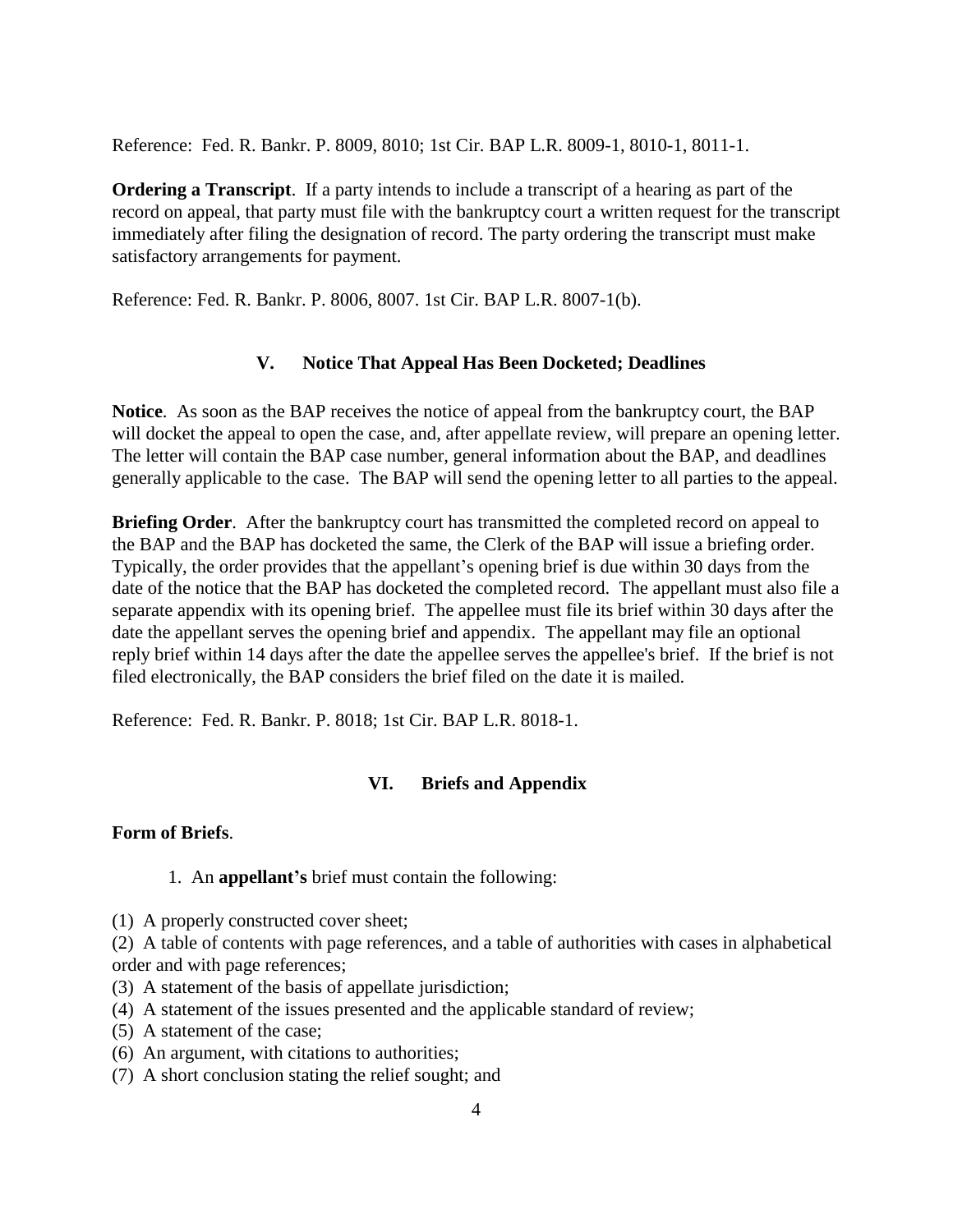(8) A statement regarding any related cases and/or of interested parties. See  $1<sup>st</sup>$  Cir. BAP L.R. Official Forms 3 and 4.

## 2. An **appellee's** brief *must* contain the following:

(1) A properly constructed cover sheet;

(2) A table of contents with page references and a table of authorities with both cases in alphabetical order and with page references;

(3) An argument, with citations to authorities;

(4) A short conclusion stating the relief sought; and

(5) A statement regarding any related cases and/or of interested parties. See  $1<sup>st</sup>$  Cir. BAP L.R. Official Forms 3 and 4.

An **appellee's** brief *may* also contain the following:

(1) A statement of the basis of appellate jurisdiction;

- (2) A statement of the issues presented and the applicable standard of review; and
- (3) A statement of the case.

**Page Limits and Format**. Appellant's and appellee's opening or initial briefs are limited to 30 pages and reply or responsive briefs are limited to 20 pages, exclusive of the table of contents, table of citations, addendum, statement of reasons for oral argument and location, and statement of related case(s). Text must be no smaller than 11-point font and, except for indented quoted material or footnotes, must be double-spaced. Each page must have one-inch margins on all sides.

Reference: Fed. R. Bankr. P. 8015; 1st Cir. BAP L.R. 8014-1, 8015-1.

**Appendix**. The appellant is required to provide an appendix to the brief containing all papers necessary for the panel's review. The appendix is a document that contains excerpts from the record. An appellee may file an appendix containing any papers that the appellant failed to provide. The appellant's appendix must contain the following:

- (1) The complaint and answer or other equivalent pleadings;
- (2) Any pretrial order;
- (3) The judgment, order, or decree from which the appeal is taken;
- (4) Any other orders relevant to the appeal;

(5) The opinion, findings of fact, or conclusions of law filed or delivered orally by the court and citations of the opinion if published;

- (6) Any motion and response on which the bankruptcy court rendered decision;
- (7) The notice of appeal;
- (8) The relevant entries in the bankruptcy docket; and
- (9) All transcripts, or portions of transcripts, that are necessary for the panel's review.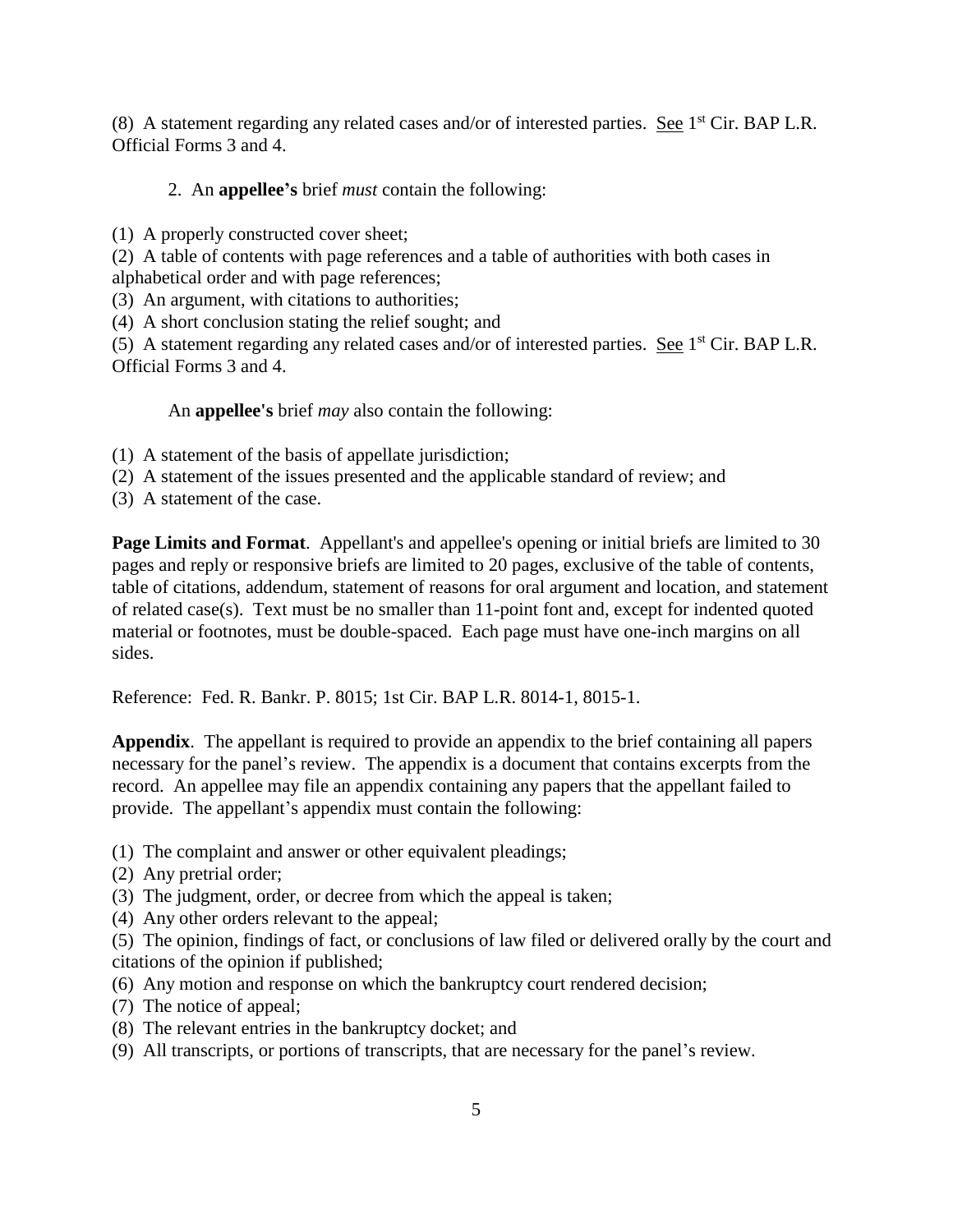**Form of Appendix**. The appendix should be sequentially paginated and have a table of contents with the page number at which each item appears. When more than one party files an appendix, the parties should avoid including items which another party has previously incorporated in an appendix. The duplicate item may be included by reference. The appendix must be filed as a document separate from the brief. Each page must have one-inch margins on all sides.

**Number of Copies**. A party need only file one copy of the brief and appendix.

**Translations Required**. Whenever a party cites to a statute, rule or regulation, or an opinion of the Supreme Court of Puerto Rico or other court of Puerto Rico in an appendix or brief and the cited authority is not available in the bound English language volumes, an official, certified, or stipulated translation must be filed. **The BAP will disregard documents not in the English language unless translations are furnished.**

**Consequence of Noncompliance**: The BAP may reject or disregard any brief or appendix that fails to comply with any of the requirements.

<span id="page-7-0"></span>Reference: Fed. R. Bankr. P. 8011; 1st Cir. BAP L.R. 8018-1.

#### **VII. Motion Practice**

**General Procedures**. . The motion should contain the following:

(1) A statement of the particular grounds on which the motion is based;

(2) A statement of the order or relief sought;

(3) Proof of service on all parties to the appeal; and

(4) Anything required to accompany the motion by a specific provision of the Federal Rules of Bankruptcy Procedure or the First Circuit BAP Local Rules.

**Response to Motions**. Generally, the deadline to respond to motions is 14 days.

**Emergency Motion.** A moving party may request expedited relief when the relief is necessary to avoid immediate and irreparable harm. Such a motion must include the following:

(1) The word "Emergency" preceding the title of the motion;

(2) An affidavit stating the nature of the emergency and when and how opposing counsel was notified of the motion; if opposing counsel was not notified, the affidavit must state why it was not practicable to do so;

(3) A statement as to whether all of the grounds presented to the BAP in support of the motion were presented to the bankruptcy court; if all the grounds were not presented to the bankruptcy court, the motion must also state why the motion should not be remanded to the bankruptcy court for reconsideration;

(4) The office addresses and telephone numbers of opposing counsel or pro se parties.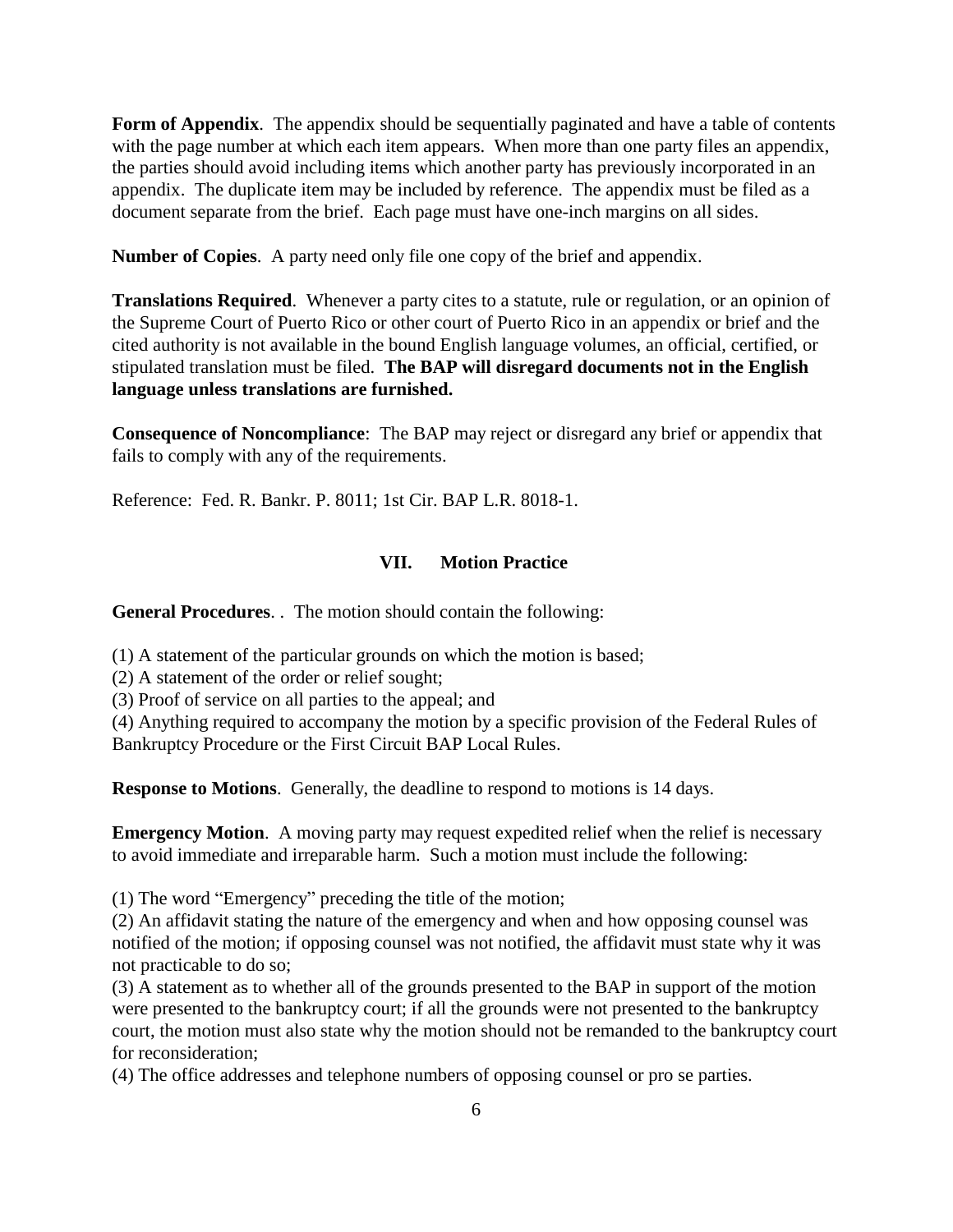Reference: Fed. R. Bankr. P. 8013; 1st Cir. BAP L.R. 8013-1

**Motion for Stay Pending Appeal**. A motion for stay of the bankruptcy court's order pending appeal should first be presented to, and ruled upon, by the bankruptcy court. The motion should be filed with the BAP only after the bankruptcy court has denied the motion or must set forth why the movant could not first seek relief in the bankruptcy court. Pursuant to 1sr Cir. BAP L.R. 8007-1(a), relief may be denied if the motion for stay is not presented promptly. If the motion for stay is an emergency motion, the motion must also comply with Fed. R. Bankr. P. 8013(d) and 1st Cir. BAP R. 8013.

<span id="page-8-0"></span>Reference: Fed. R. Bankr. P. 8007; 1st Cir. BAP L.R. 8007-1.

#### **VIII. Oral Argument**

**General Procedure**. The BAP conducts oral argument in all cases unless the parties request otherwise or the BAP determines that oral argument is not necessary after examining the briefs and appendices. Argument sessions will generally be scheduled in Boston or San Juan, Puerto Rico and may be scheduled in the district from which the appeal arose depending upon the caseload at the BAP.

**Requesting Oral Argument**. Any party may include, either in the opening or answering brief, a statement limited to one half page setting forth the reasons why oral argument should or should not be heard. Should a party have a preference as to the location of the argument, such a preference should be included in this section.

**Notice of Oral Argument**. Generally, the BAP conducts oral argument the third Monday of each month and sets the calendar six weeks prior to the hearing date. After the BAP places a case on the oral argument calendar, it will issue an Oral Argument Scheduling Order setting forth the date, time, and location. Additionally, the BAP will issue an Oral Argument Acknowledgment Form. Each attorney or pro se party must indicate on the form whether they intend to appear for oral argument or to arrange for another attorney to appear in their place and return the form by the response deadline set forth in the form.

**Change of Date or Place of Argument**. After the date of the Notice of Oral Argument, the date or place of the argument will not be changed without leave of the Panel.

**Guidelines for Argument**. Argument time is generally limited to 15 minutes for each side, though this may be reduced or lengthened by the Panel. Cross-appeals, consolidated appeals, or companioned appeals may be argued as one case. The appellant is entitled to open and may reserve part of the time for rebuttal after the appellee. The panel will have reviewed the record and briefs and will be familiar with the facts and issues of the case. Argument should be devoted to key points, clarifying issues as needed, and responding to questions which the judges raise.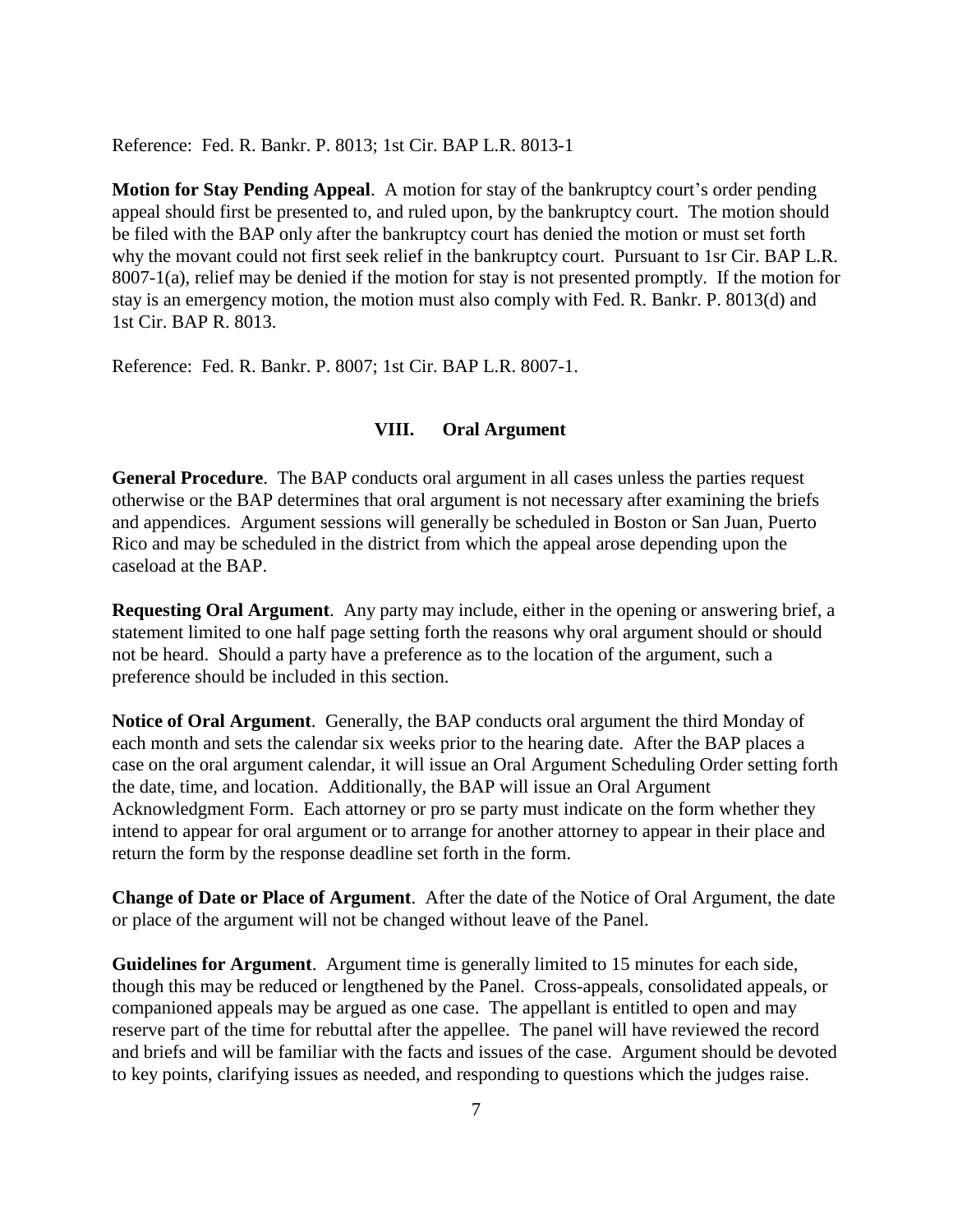**Video/Telephone Conference**. A party may request, or the Panel may determine, that the Panel will conduct oral argument by videoconference or by telephone.

<span id="page-9-0"></span>Reference: Fed. R. Bankr. P. 8019; 1st Cir. BAP L.R. 8019-1.

#### **IX. Opinions**

**General Procedure**. Once the BAP issues its opinion, the BAP Clerk will enter the judgment on the docket and send notice, together with a copy of the opinion, to all parties and the clerk of the bankruptcy court.

**Motion for Rehearing**. A party may file a motion for rehearing with the BAP within fourteen days after the date the judgment was entered. Timely filing of the motion tolls the time for filing a notice of appeal to the United States Court of Appeals for the First Circuit.

Reference: Fed. R. Bankr. P. 8022, 8024; 1st Cir. BAP L.R. 8022-1, 8024-1

**Stay Pending Further Appeal to the United States Court of Appeals for the First Circuit**. Pursuant to Fed. R. Bankr. P. 8025, the judgment of the BAP is automatically stayed for 14 days from the date the judgment was entered. On motion of a party to the BAP, the stay may be extended to 30 days from the date the judgment was entered. A stay of longer than 30 days may be granted for cause shown. The filing of a notice of appeal while a stay is in effect, however, automatically extends the stay until the First Circuit finally disposes of the appeal.

**Mandate**. After the time for filing a motion for rehearing has expired, the BAP will send to the bankruptcy court a certified copy of the decision, which constitutes the mandate. The mandate returns jurisdiction to the bankruptcy court. The mandate is automatically stayed while a timelyfiled motion for rehearing is pending, while the panel is considering a motion for stay under Fed. R. Bankr. P. 8017(b), or during the period of a stay granted under Fed. R. Bankr. P. 8017(b).

## **X. Appeals to the United States Court of Appeals for the First Circuit**

<span id="page-9-1"></span>**General Procedure**. Appeals from decisions of the BAP are taken to the United States Court of Appeals for the First Circuit. The appellant must file the notice of appeal, with the appropriate filing fee, with the Clerk of the BAP. The time for filing an appeal is 30 days from the date of entry of the judgment, or 60 days if the United States is a party. See Fed. R. App. P. 4(a)(1) (made applicable by Fed. R. App. P. 6). The United States Court of Appeals for the First Circuit requires the appellant to file a docketing statement within fourteen days after the date of filing the notice of appeal.